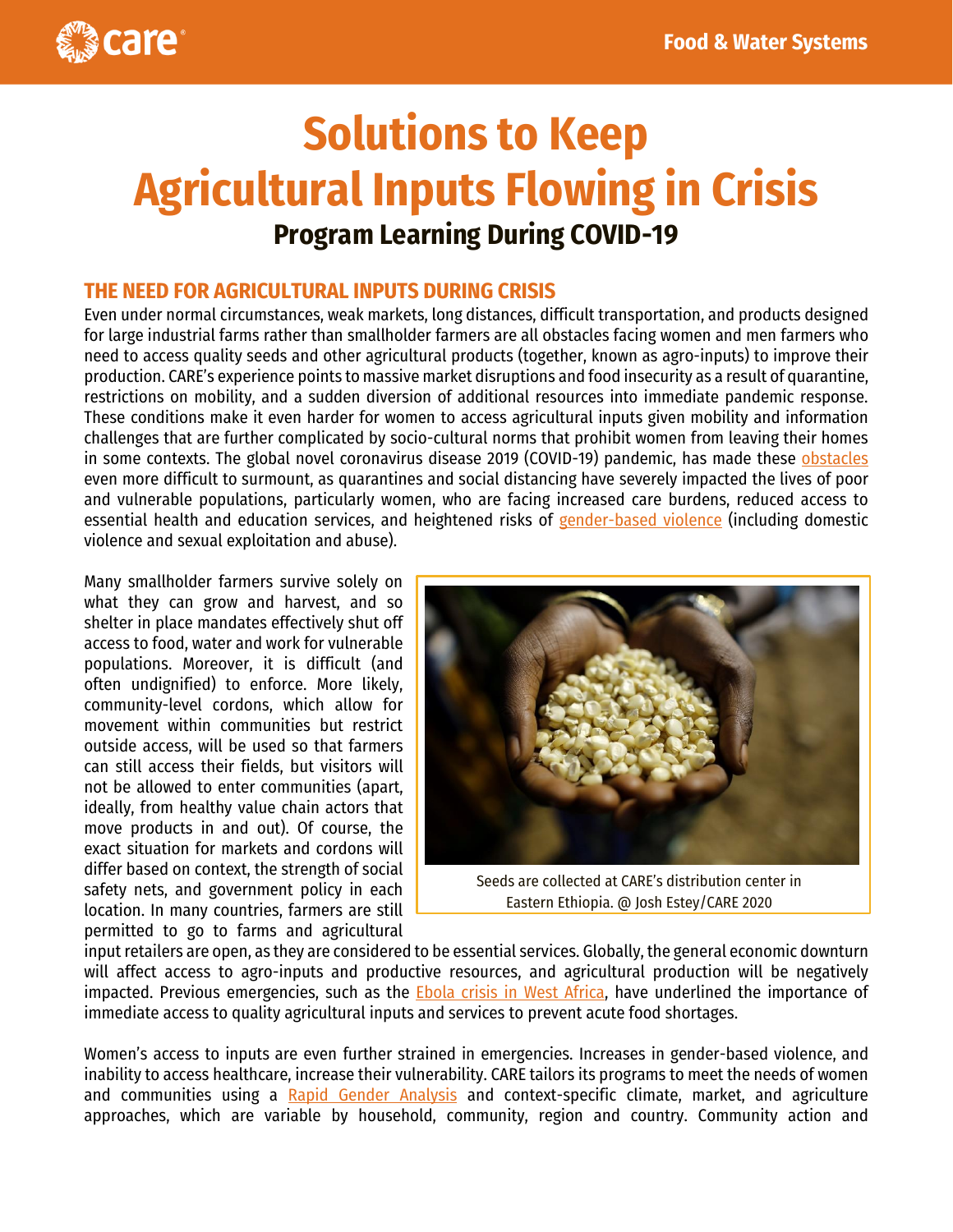determination drive market-based interventions to deliver agro-inputs, and women are empowered as leaders, participants, and decision-makers. CARE build on indigenous solutions and protects community dignity by recognizing that communities have often experienced significant hardships and built homegrown solidarity, autonomy and solutions. At the same time, CARE is drawing on its experience strengthening and reinforcing

[markets](https://www.care.org/sites/default/files/documents/gender_youth_livelihoods_in_food_water_systems_-_covid-19_guidance_care_2020.04.20.pdf) to help meet the demand for agroinputs across the globe. This experience offers solutions that can be adapted for use during the COVID-19 response to keep value chains from breaking down while offering tailored support to vulnerable women and girls.

CARE is responding to the urgent needs resulting from COVID-19 using its agro-source framework that addresses four key domains of systemic constraints, namely, **availability, access, use and enabling environments**. CARE is adapting programs to address supply and demand shortages across agricultural input markets, using models from its previous programming that address these constraints.



#### **AVAILABILITY**

To promote availability of inputs and services, CARE partners with a range of both national and international research and academic institutions; public extension and meteorological systems and private sector actors (importers, multipliers, manufacturers, distributors, etc.). Through these partnerships, CARE seeks to ensure the appropriateness of inputs available through **last mile distribution systems**, to ensure that they are supportive of CARE's [SuPER](https://www.care.org/sites/default/files/documents/beyond_productivity.pdf) approach to agriculture. The organization advocates with authorities for market-based genderfocused strategies that address (agricultural) supply chain disruptions. These include import and supply routes, presence and availability of large storage facilities, bulk transportation and other logistical operations that ensure continued supply of agricultural inputs.

Staff members work directly with last-mile suppliers to be responsive to the needs of women, which is key to ensuring that products are available to women. This includes packaging of inputs in smaller packs that women can afford, and working around cashless payment methods. To increase seed availability, CARE supports community seed systems, local seed growers and seed banks to increase availability through agroinput fairs and working directly with [savings groups](https://www.care.org/sites/default/files/documents/care_covid-19_savings_group_guidance.pdf) such as those used in CARE Ghana's Pathways [program.](http://careevaluations.org/wp-content/uploads/evaluations/care-ghana-pathways-project-final-evaluation.pdf) To observe social distancing guidelines during these fairs and trainings, participants are sensitized on the coronavirus, social distance markers are drawn out, touchless payment boxes and electronic payment methods are used, and face coverings are worn. CARE is keeping women's groups going by maintaining social distance during group meetings.



Women meet together while maintaining social distance. @ CARE 2020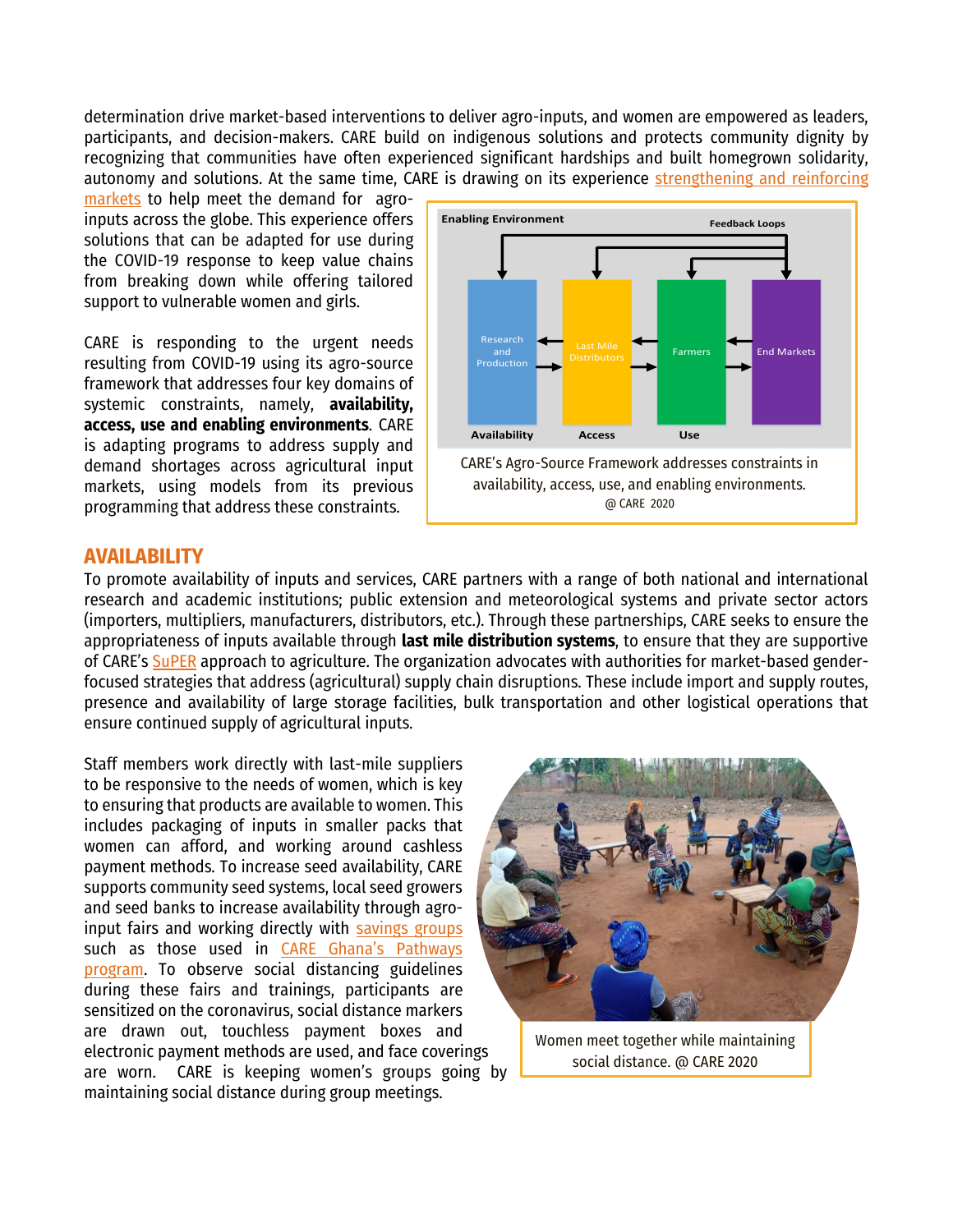## **ACCESS**

When promoting access to inputs and services, CARE focuses on ensuring small scale farmers, particularly women and other disadvantaged groups, are able to save and purchase **quality** inputs at **reasonable and affordable prices**, when they need them, **within reasonable proximity** to their farms, and have a **range of available options** from which to choose. Rather than choosing one specific business model to promote access to inputs, CARE identifies various inter-related business models across a continuum of access depending on the level of access of targeted farmers to inputs and the sophistication of current input and service systems.

CARE encourages the use of [cash and voucher](https://www.care.org/sites/default/files/documents/cva_covid19_2020323.pdf) programming, where feasible, to protect and strengthen local markets. Community quarantines and social distancing can lead to operational difficulties in environments that may be suddenly difficult or unsafe to reach. [CARE Mali's Harande](https://www.care.org/work/world-hunger/agriculture/models/super-foods/harande) program, funded by USAID and in partnership with Save the Children, Helen Keller International, SAHEL ECO, and YA-G-TU, has been using an electronic financial service that makes **digital voucher payment** possible, even in difficult to access areas that are not covered by mobile networks. The system, used to provide food assistance to displaced and flood-affected households in 2018/19, is efficient, transparent, focuses on women, and develops local markets.

Immediate access to agro-inputs is an urgent critical need and [CARE Ghana's Agro](https://www.care.org/sites/default/files/documents/agro-source_brief_2020_care_ghana.pdf)-Source Project and [CARE](https://www.care.org/work/world-hunger/sustainable-economies/projects/spir-strengthen-psnp4-institutions-and-resilience) 

[Ethiopia's SPIR Program](https://www.care.org/work/world-hunger/sustainable-economies/projects/spir-strengthen-psnp4-institutions-and-resilience), a USAID funded consortium led by World Vision in partnership with CARE and ORDA, focus on access to quality agricultural inputs – especially seeds and fertilizers – for farmers. SPIR has identified, trained and supplied select women and men as agro-dealers. To get closer to reaching the last mile, SPIR introduced **mobile farm shops** with which agro-dealers can move from their permanent shop into central and community marketplaces and to deliver inputs for farmers. Proper sterilization and virus transmission education is necessary for mobile agro-dealers, as is negotiating with authorities for continued access, but this approach offers promise.



A trained agro-input dealer, Dorcas Ayers, in her shop in Bawku District @ CARE Ghana, 2020

Similarly, CARE's Rapid Ebola Social Safety Net and Economic Recovery Project kept markets functioning and jump-started local businesses by using community **seed vouchers and organized fairs** that promoted local seed varieties and vendors so farmers could spend their money in local markets and get high-quality products. Following the Ebola crisis in 2015, after the Sierra Leonean government lifted the state of emergency, 60% of people had eaten their entire seed reserve they had kept for the agricultural season and had planted no crops for that year. Engaging local farmers, particularly smallholder women farmers, as seed growers can help boost production and save families from eating stock seeds for sustenance. [CARE Ethiopia's Graduation with Resilience](https://www.careevaluations.org/wp-content/uploads/GRAD-Final-Evaluation-Report_for-Submission-01-05.pdf)  [to Achieve Sustainable Development \(GRAD\) Program](https://www.careevaluations.org/wp-content/uploads/GRAD-Final-Evaluation-Report_for-Submission-01-05.pdf), which is a predecessor to CARE's current Feed the Future funde[d Livelihoods for Resilience program,](https://www.care.org/work/world-hunger/graduating-families-out-poverty/livelihoods-for-resilience) **trained farmers on improved seed multiplication**, including improved production techniques. These farmers receive premium prices for the higher quality seeds they bring to the market which increase agricultural yields and make communities more resilient to shock.

CARE Zambia's ADAPT program focused on **strengthening existing seed suppliers** to boost their knowledge and bottom line—while also getting more quality seeds into the hands of community members. To mitigate foods shocks, plants that have easily recyclable seeds (i.e. bananas) and are long-lasting (i.e. cassava, tubers) should be prioritized.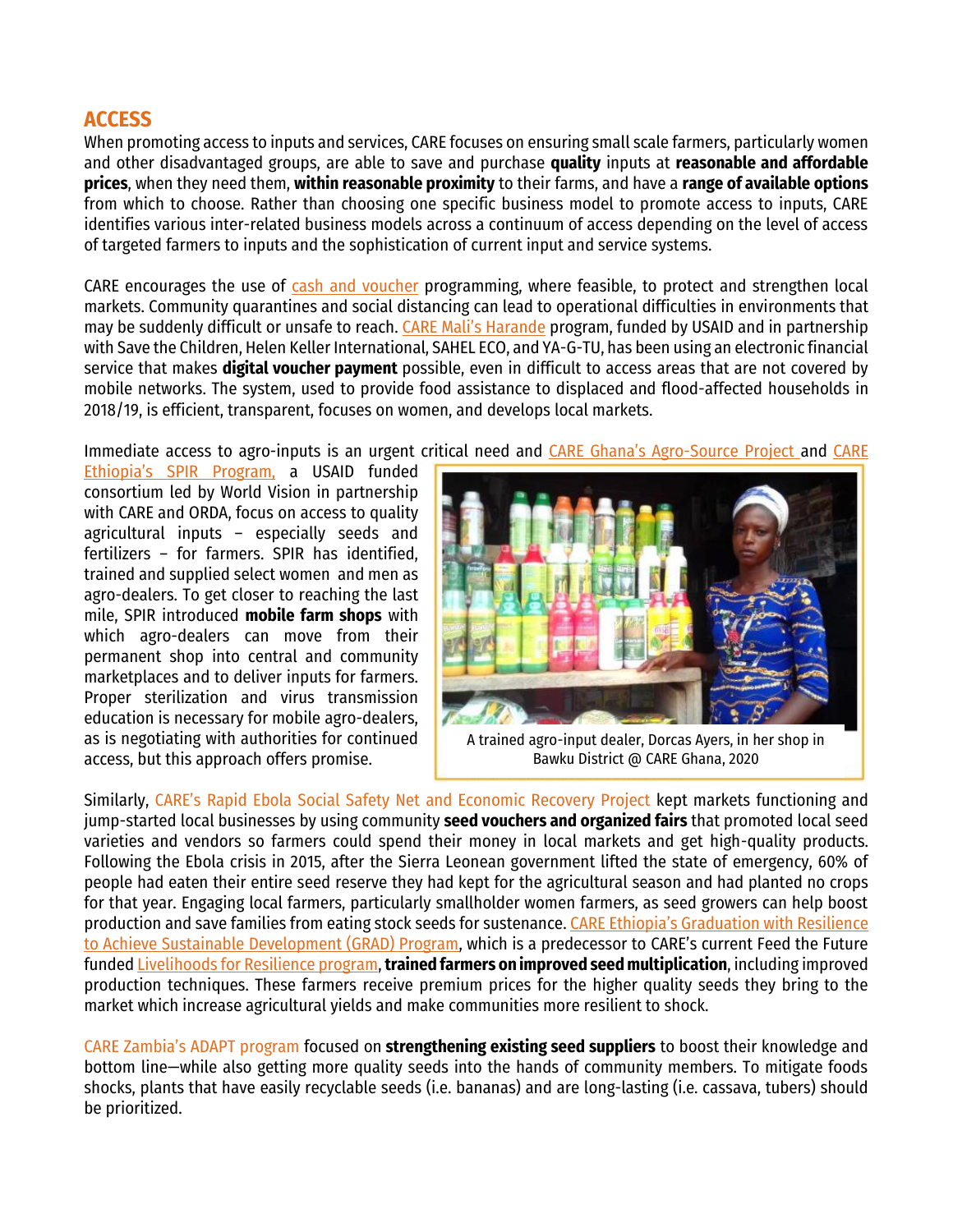**USE**

Proper utilization of quality agricultural inputs is tantamount to increase harvests and incomes and CARE focuses on ensuring appropriate use of inputs on the farm. CARE's [Farmer Field and Business School](https://www.care.org/work/world-hunger/agriculture/models/farmers-field-and-business-school-toolkit) (FFBS) trains farmers on appropriate and context specific agriculture practices which are sustainable, productive, profitable, nutritious and equitable and resilient [\(SuPER\)](https://www.care.org/sites/default/files/documents/beyond_productivity.pdf). CARE will also support farmers to organize into village savings and loan [association groups](https://www.care.org/sites/default/files/documents/care_covid-19_savings_group_guidance.pdf) and/or facilitate linkages to financial institutions to receive appropriate financial services and products to make better use of the inputs and services they will have access to.



The [HALOW+](http://halowplus.com/) program in Bangladesh trains Coronavirus Awareness Committees to draw social distance makers. @ CARE Bangladesh, 2020

In the context of COVID-19, CARE programs are immediately **sensitizing and preparing communities** for forthcoming quarantines using **just-in-time input supplies** and **extension messaging**. Extension messages should seek to empower women and focus on agro-input utilization and proper storage to reach individuals using **distance learning to transfer knowledge to farmers** to increase farm yields and shield against short to medium term spikes in hunger. These messages may also link to public health messaging to reduce the spread of the coronavirus and to include updated information on gender-based violence services that are safe and accessible during the pandemic.

Funded through the Bill and Melinda Gates Foundation, [CARE's Ghana's Pathways Program](http://careevaluations.org/wp-content/uploads/evaluations/care-ghana-pathways-project-final-evaluation.pdf) used **Talking Books to convey seasonally appropriate key recorded messages**. The Talking Books are embedded with a microchip and the messages are refreshed quarterly. This format is not only useful for illiterate individuals but also for building gender equity. As one male Gender Champion in Garu-Tempane put it, "The talking book was a very powerful gender tool. (…) Women would bring the talking book home and play it. This allowed a 'non-person' to communicate to difficult-to-reach men, and the message was not coming from another man or from their wife. The talking book had a significant impact on hard to reach men in the village."<sup>1</sup>

Feed the Future's USAID [Nutrition and Hygiene project with CARE Mali](http://careevaluations.org/evaluation/evaluation-finale-dans-les-zones-de-feed-the-future-du-projet-usaid-nutrition-et-hygiene-care-dans-la-region-de-mopti-mali-2/) works with farmers to increase their yield on crops that they already know and liked. When conflict and insecurity made it difficult to reach farmers, CARE worked with in partnership with [Farm Radio International](https://farmradio.org/) and **local radio stations** to host **shows on nutrition, agriculture, and child health**, and the intersections between them. Apart from radio and Talking Books, other types of electronic extension messaging are also being used, such as WhatsApp groups to inform famers about input availability, access, and use.

Farmers also receive information on seed, planting material handling and storage, fertilizer application, and techniques to reuse seeds to ensure maximum viability without compromising yields. Indigenous and learned knowledge and methods on proper seed storage are important to share for seeds that can be re-used for multiple seasons.

<sup>1</sup> *CARE Ghana Pathways Project Final Evaluation*, TANGO International. June 2016.